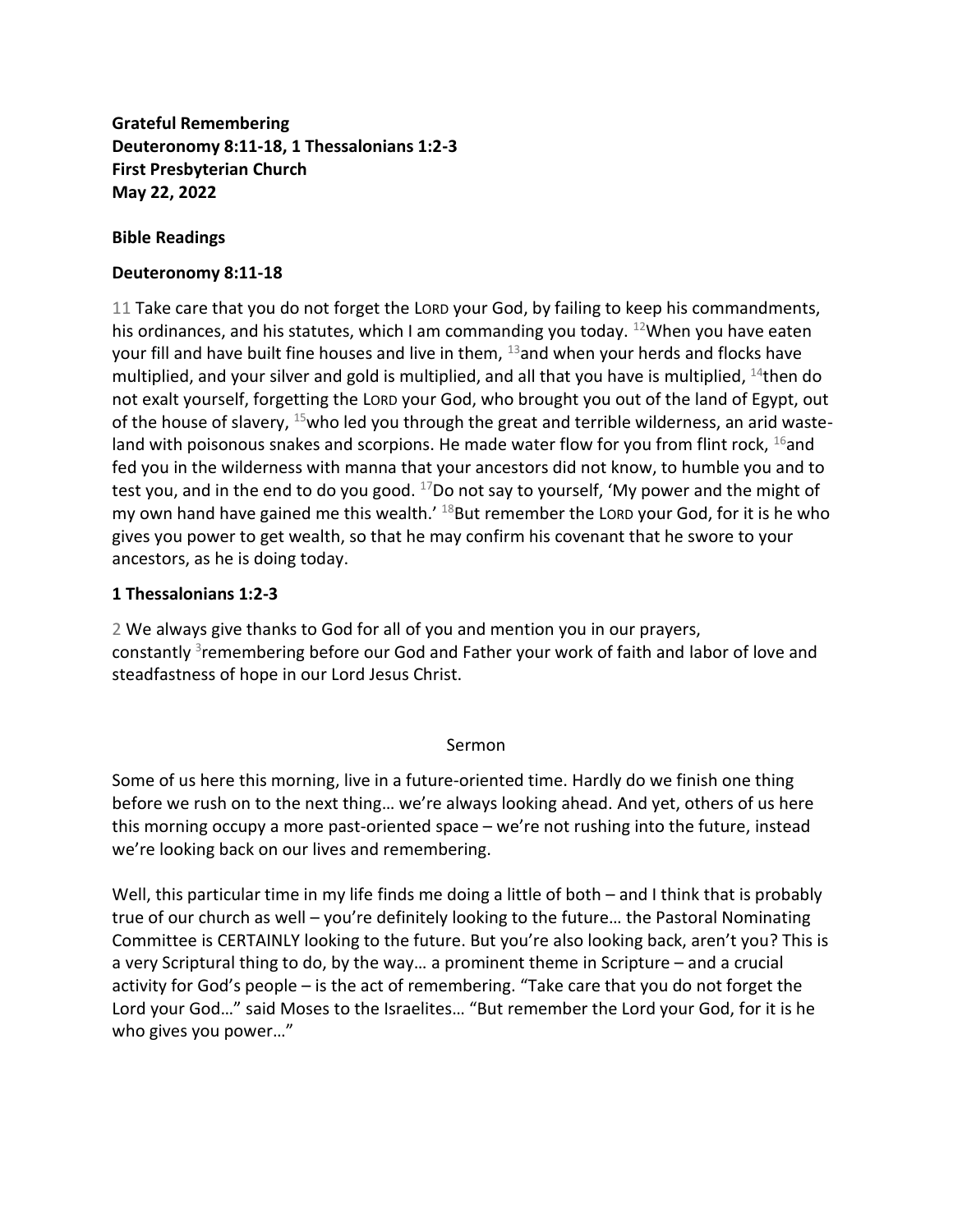Now, I am VERY clear that looking back on the past 10 years must begin with remembering this congregation's previous 139 years of worship and teaching and mission and caring and leading in the Hickory community… it must begin with the more than 30 pastors; associate pastors, and interim pastors; along with the children's and youth ministers and directors of music who have led this congregation… and it must begin with the literally hundreds of elders, deacons, and other members (including many of you!) on whose broad shoulders I have been able to stand. Though I do confess a degree of "holy pride" (if there IS there such a thing) in what, with God's help, we accomplished together over the past 10 years… I am also very aware of how fortunate I have been to have played even a small part in the long, rich history of this congregation… and how so many of the best qualities and priorities of this church were already here when I arrived. Folks in my pastor's world are fond of saying that "all ministry is transitional ministry." And they mean two things by that. First, they mean that the world around us is changing so quickly that pastors and congregations are always in transition… not just when a pastor leaves. And second, "all ministry is transitional ministry" means that every pastor who comes will eventually go. This church knows well the changes taking place in the world around us… and you have transitioned in many faithful ways. And now, we again know the second kind of transition.

Having said that, I do want to remember my time with you and to lift up several significant accomplishments in our ministry together over the past 10 years. Let's begin with a very mundane accomplishment. I speak, of course, of bringing good coffee to the Sunday morning church experience. When I arrived, you guys were drinking really BAD coffee – it came from those big round percolators that make like 60 cups… and which by the time you got to church on Sunday had been cooking for nearly two hours. It was awful! Well, one day I was in the kitchen, and I noticed that you actually had a very nice "coffee brewing system." that nobody had used for years. And wanting to have some kind of early and tangible success, I chose good coffee on Sunday mornings. Now, moving on.

The **first accomplishment** we can celebrate together relates back to the three-year period between Wallace Johnson's retirement in 2009 and my arrival late in 2011. Many of you were here, so you know what I am talking about. Our church faced power struggles and conflict… relationships among members were strained and sometimes broken… folks grew really tired of the disagreement and division… and there was just a lot of anxiety about the future. Well, it took a while… three or four years… but together we were able to get back on course… to restore trust in our staff and leaders and members… to begin to heal from the past… and even to look to the future with excitement and hope. And here's the important thing to me – I think it says a lot about this congregation, that as painful as that period was in its history, you learned from it… you learned what CAN happen and how quickly… you learned something about handling disagreement and conflict if it ever happens in the future… and perhaps most important, you learned just how much you value one another and what you have together in this church. So, that's the first accomplishment.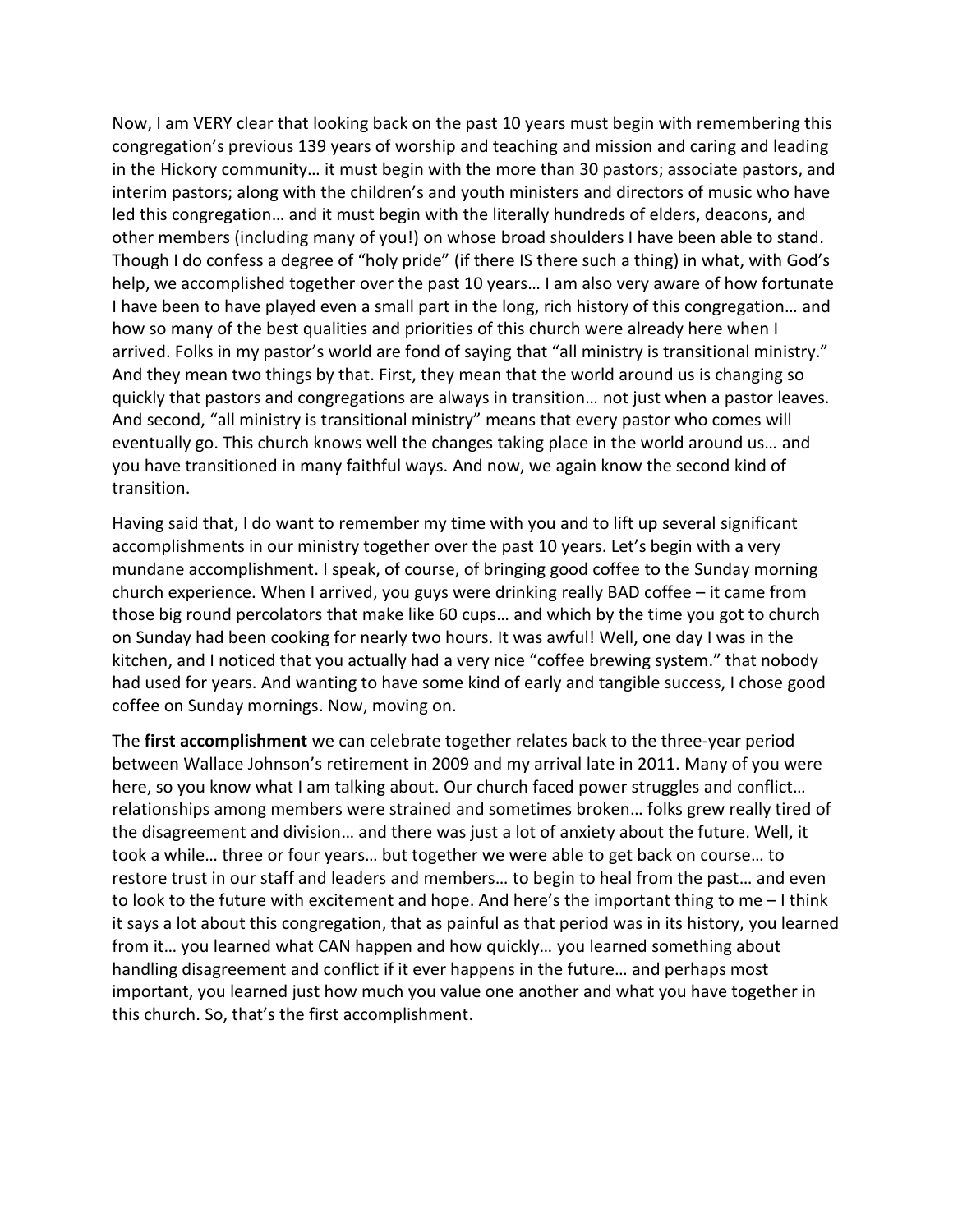The **second accomplishment** was also not without struggle and grief and bumps in the road. I'm speaking of the process of creating our Kairos worship service almost 8 years ago. Returning to the interim time for a moment, part of what was going on during that time was a growing desire among some members of our church for a different style of worship. Well, as we know, church members are passionate about their preferred worship style. As we also know, human beings aren't so fond of change. And one thing the previous Pastoral Nominating Committee (who, like your present PNC, was absolutely fantastic) one thing they were clear about was that they wanted me to help our congregation navigate these treacherous waters. Some folks even call them the "worship wars." Well, once the session decided to create another service, it took a while to figure out what kind of more contemporary worship was a good fit for this congregation. There was also the difficult work of deciding how to fit that service in to our existing Sunday morning schedule. That discussion continues, by the way. And finally, there was the palpable grief of those who thought we were "dividing this one church into two churches." I know this was a particularly hard time for those of you who prefer traditional sanctuary worship… it was hard to see the empty pews as many of our youth and young families gravitated to the Kairos service. That was hard for me as well. Yet, one thing this whole process showed me about YOU is that though you don't much like change… and that you would prefer NOT to change if that were an option… still, YOU CAN CHANGE if you are offered a reasonable explanation about why change is needed and how it benefits the body - the entire church. I really appreciate that about you.

Our **third accomplishment** together was a successful capital campaign that funded a construction project that essentially linked together the four primary buildings on our campus in a way that makes them entirely accessible. Those four buildings were constructed at different times in our history and for different purposes… and as we know sometimes that creates challenges to "full access." So, we added handicap parking spaces… we created a "Porte cochere" and "front door" to the church… we found a way to have a small gathering space and built a cloister walk between the sanctuary and this building… and in addition to that, we completely renovated our preschool and built state-of-the-art playgrounds for our little ones. Whether you agreed with the various parts of this project or not… whether you now LIKE every part of this project or not, I think we can all be proud that our building is now very functional and completely accessible, in addition to being very beautiful.

Our **fourth accomplishment** together has to do with money… with the financing of the mission and ministry of our congregation. This, too, was a concern of the PNC 10 years ago… because at THAT time our church was blessed to have a handful of families who together gave north of 20% of our annual budget. Well, though that was awesome, it was not sustainable over the long term. So, over the past 10 years we've talked a lot about "passing the torch" when it comes to leadership in our church – BOTH session and committee leadership AND financial leadership. This "passing of the torch" continues, of course… and your Stewardship Committee and your next pastor will need to frequently remind you of this. Yet, looking back – the combination of careful fiscal management and the generosity of our members means that, financially speaking, our congregation is very strong. Your treasurers, Jay Crane, and John King, thank you all for that! Your staff thanks you for that! And so will your next senior pastor!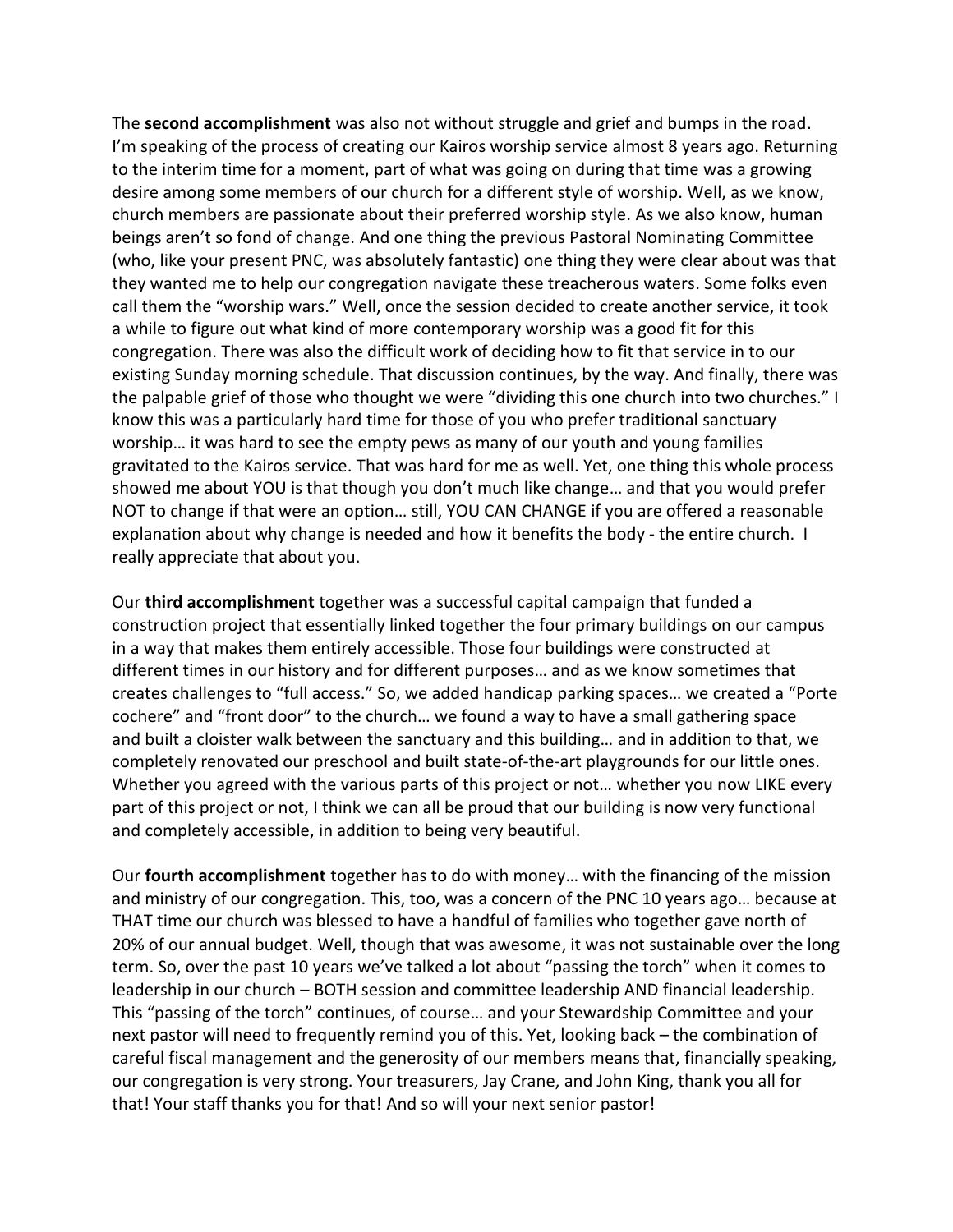Our **fifth and sixth accomplishments** together bring us to our more recent past and certainly includes those of you who are newer members. The **fifth** is how together we approached, managed, struggled with, survived, and even thrived during a global pandemic. If you would have asked me what challenges I thought I would face in the final two years of my ministry, I would have said "how to improve my short game." Not in my wildest dreams would I have predicted COVID-19 and Alpha and Delta and Omicron and Omicron BA.2. Not in my wildest dreams would I have predicted the challenges we would ALL face… the decisions we would have to make… the new skills we would have to learn quickly… and the new ways we would discover to express this call we all have to be the church of Jesus Christ. Looking back, I can now say there were some silver linings. Though we couldn't gather together for worship, Heather and I fulfilled our dream to become TV preachers. And though, we couldn't gather in-person for WNS, we CAN say that thanks to our incredible staff and volunteers, (you know who you are!) we had THE tastiest take-out meal in town. We can also say that the pandemic revealed that God has blessed us with a staff that is second to none… with church leaders that are dedicated and wise… and with a congregation that supported and appreciated its staff… and that financially and otherwise, made possible the ongoing ministry and mission of this church through such an unprecedented time.

Finally, I think our **sixth accomplishment** is the somewhat new way we are going about our pastoral transition. Back in December of 2020, about 18 months ago, I told our Personnel Committee that I was getting serious about retiring. And after they said, "Well, it's about time!" I suggested that they… and the session… and eventually the congregation consider implementing a succession plan. This plan would allow Heather and me to continue to lead the congregation at the same time as you searched for your next pastor. You would do the needed transitional work – the looking in the mirror and out the window you would just do it while I was still here… with the hope of avoiding a long and drawn-out interim time. Now, I suggested this based on my assumption that FPC is a strong church… and is now a healthy church… a church that is not perfect but isn't broken and doesn't need serious "fixing." And I believe this! No doubt – in part because of the last experience with pastoral transition – you all have been very supportive… and with the presbytery's blessing, we have been working our "succession plan" for the past year and a half. So far, it has gone very smoothly. The Mission Study Task Force did excellent work… and now the PNC is doing the same. And it is my prayer that before too awful long, you will be greeting your new senior pastor with the even more love and enthusiasm as you greeted me 10 years ago. Please, please, my friends, give him or her the "FPC standing ovation welcome" that you gave me in late October of 2011. Promise?

Now, I am keenly aware that everything I have just shared is only one way to look back and to evaluate the past 10 years… and that it may not even be the best way to do this.